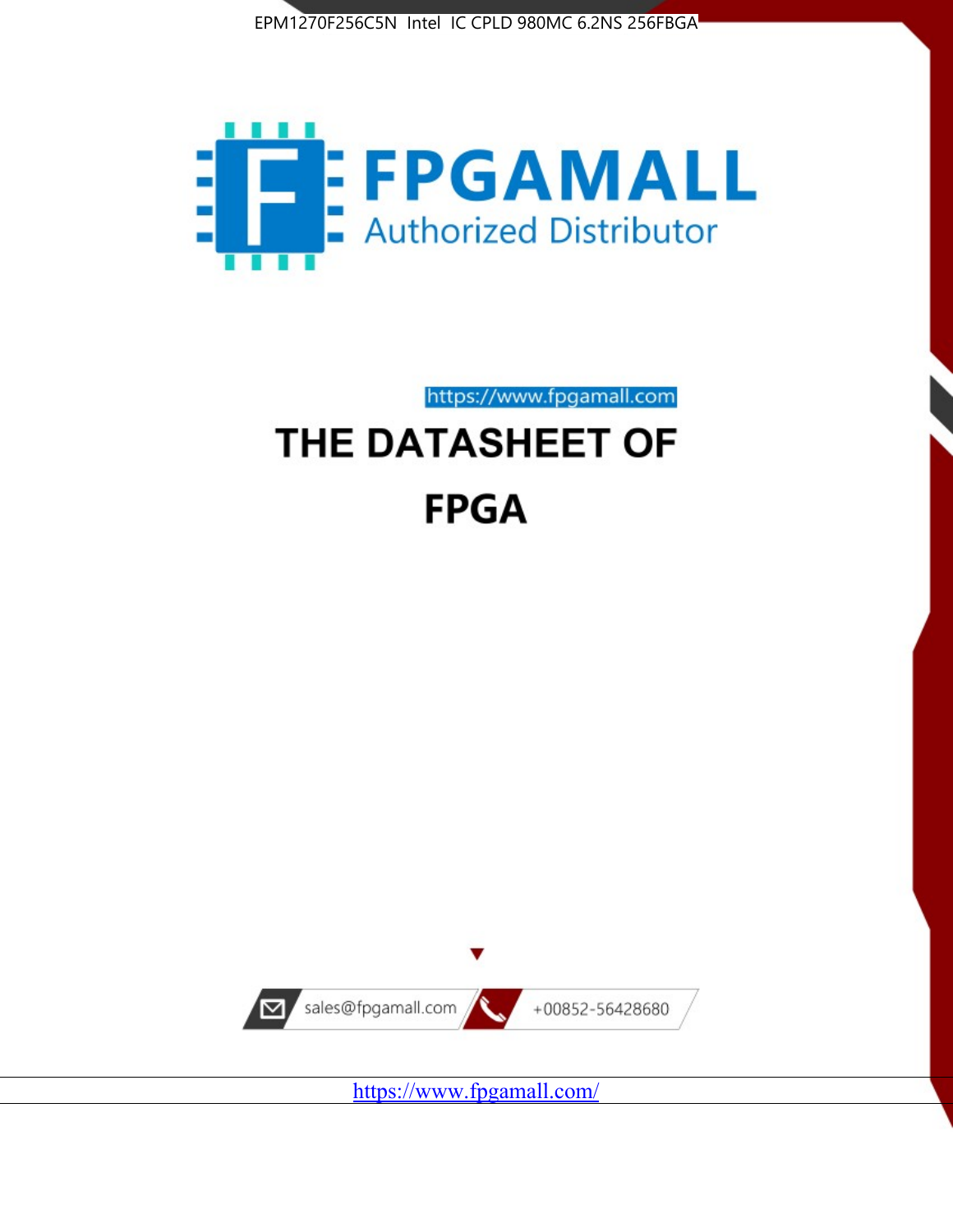

# **6. Reference and Ordering Information**

**MII51006-1.6**

#### **Software**

 $MAX<sup>®</sup>$  II devices are supported by the Altera® Quartus<sup>®</sup> II design software with new, optional MAX+PLUS® II look and feel, which provides HDL and schematic design entry, compilation and logic synthesis, full simulation and advanced timing analysis, and device programming. Refer to the Design Software Selector Guide for more details about the Quartus II software features.

The Quartus II software supports the Windows XP/2000/NT, Sun Solaris, Linux Red Hat v8.0, and HP-UX operating systems. It also supports seamless integration with industry-leading EDA tools through the NativeLink interface.

#### **Device Pin-Outs**

Printed device pin-outs for MAX II devices are available on the Altera website ([www.altera.com](http://www.altera.com/)).

### **Ordering Information**

Figure 6–1 describes the ordering codes for MAX II devices. For more information about a specific package, refer to the *[Package Information](http://www.altera.com/literature/hb/max2/max2_mii51007.pdf)* chapter in the *MAX II Device Handbook*.



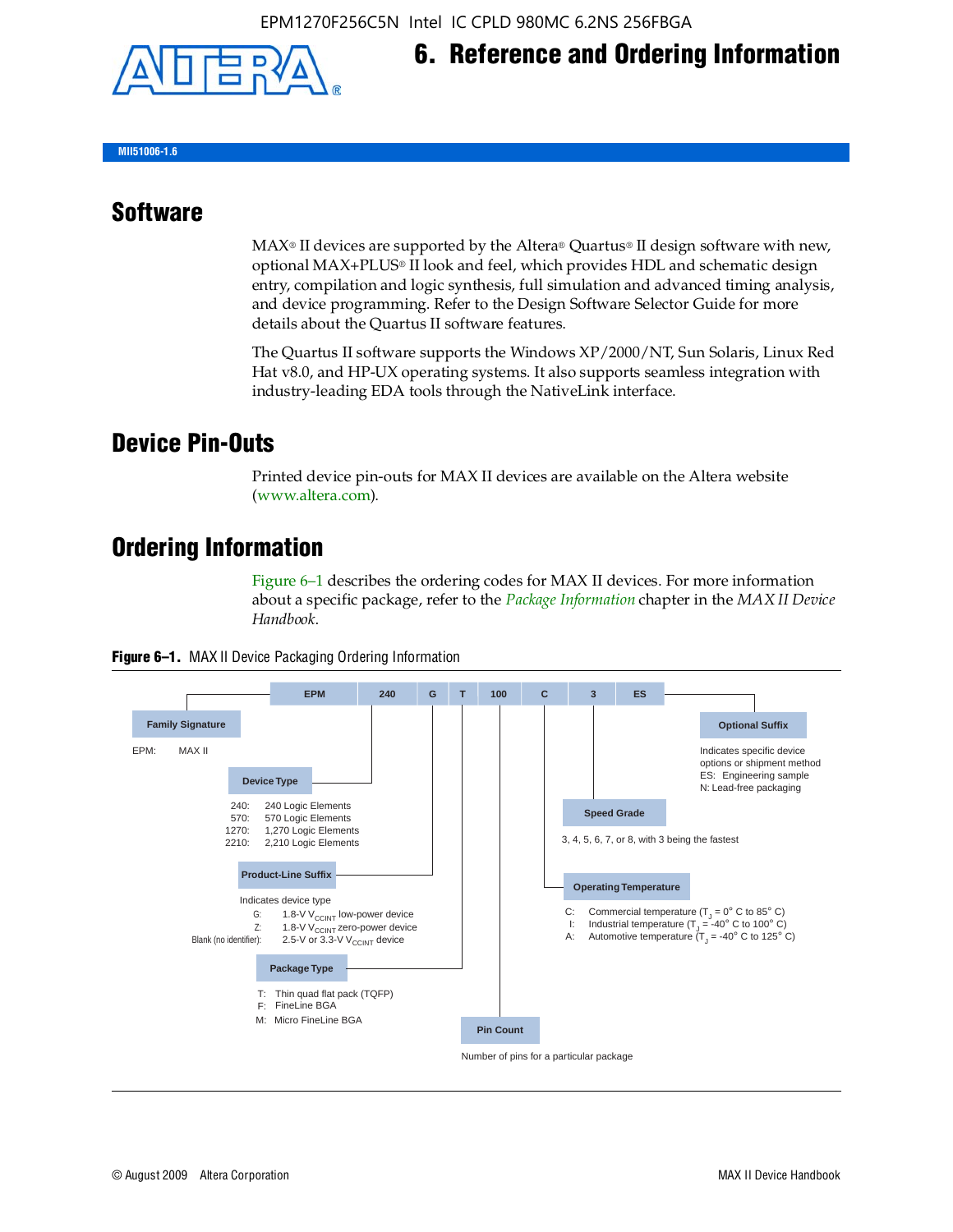## **Referenced Documents**

This chapter references the following document:

■ *[Package Information](http://www.altera.com/literature/hb/max2/max2_mii51007.pdf)* chapter in the *MAX II Device Handbook*

## **Document Revision History**

Table 6–1 shows the revision history for this chapter.

| Table 6-1. Document Revision History |
|--------------------------------------|
|                                      |

| <b>Date and Revision</b>      | <b>Changes Made</b>                                          | <b>Summary of Changes</b>                     |
|-------------------------------|--------------------------------------------------------------|-----------------------------------------------|
| August 2009,<br>version 1.6   | <b>Updated Figure 6-1.</b>                                   | Added information for speed<br>$q\,rad\,e-8$  |
| October 2008,<br>version 1.5  | <b>Updated New Document Format.</b>                          |                                               |
| December 2007,<br>version 1.4 | Added "Referenced Documents" section.<br>Updated Figure 6–1. | Updated document with<br>MAX IIZ information. |
| December 2006.<br>version 1.3 | Added document revision history.                             |                                               |
| October 2006,<br>version 1.2  | ■ Updated Figure $6-1$ .                                     |                                               |
| June 2005.<br>version 1.1     | <b>Removed Dual Marking section.</b>                         |                                               |